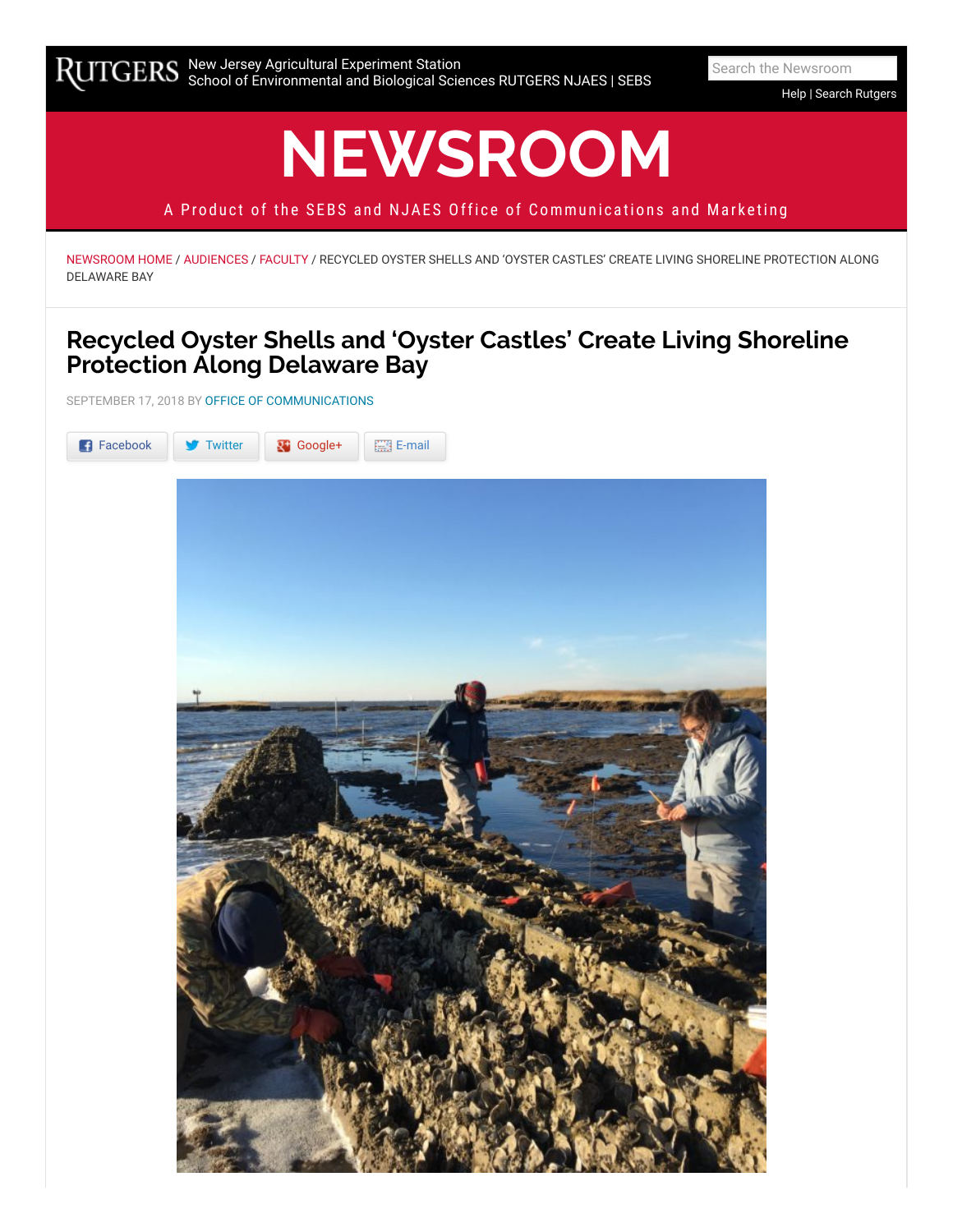**Rutgers University scientists sample oysters growing on a breakwater reef at Gandy's Beach along Delaware Bay. The reefs are part of a living shoreline project to help reduce wave energy and erosion along the shoreline. Oysters and ribbed mussels attach to the reefs over time, creating habitat for many species of sh and crabs. Photo: Jenny Paterno Shinn/Haskin Shellfish Research Laboratory.** 

#### Virtual 360-degree tour showcases Rutgers partnership on artificial reef built in New Jersey

Using recycled oyster and clam shells, a Rutgers University team partnered with The Nature Conservancy, The Partnership for the Delaware Estuary and the U.S. Fish and Wildlife Service to create a living artificial reef along Delaware Bay to protect the shoreline from storm damage.

These oyster castles  $-$  essentially modified concrete blocks that become living reefs as oyster larvae attach to them and grow – can reduce the impacts of future storms, provide habitat for wildlife and improve water quality.

Creating a living shoreline with wetland plants, natural structures and shellfish breakwaters to absorb wave energy and reduce erosion can help protect coastal areas from regular flooding and storm damage.

"One of the main benefits of doing this is that you maintain the connection between the aquatic environment and [the terrestrial environment," said Professor D](https://hsrl.rutgers.edu/)[avid Bushe](https://hsrl.rutgers.edu/people/faculty/dbushek.htm)k, director of Rutgers' Haskin Shellfish Research Laboratory in Port Norris, New Jersey. "There's an interface where those two things meet, and that interface allows life and living processes to move between water and land."

You can get [360-degree views of the living shoreline](https://www.climatehubs.oce.usda.gov/hubs/northeast/project/living-shorelines) as part of the ["As If You Were There](https://www.climatehubs.oce.usda.gov/hubs/northeast/project/360)" virtual tour project that [features interactive photography and videos. The virtual tour was recently created by the USDA Northeast Climate](https://www.climatehubs.oce.usda.gov/hubs/northeast) Hub, collaborating with Rutgers University–New Brunswick and other partners.

"The purpose of the virtual tour project is to harness new technology combined with educational storytelling to engage more people in climate informed decision-making," said Erin Lane, coordinator of the USDA Northeast Climate Hub and project lead visionary.

The living shorelines are at Gandy's Beach and Money Island – important areas for fishermen, oyster farmers and wildlife – in the low-lying Newport area of Downe Township, Cumberland County. The recycled oyster and clam [shells were bagged by local schoolchildren as part of Rutgers' outreach program, Project PORTS: Promoting](https://hsrl.rutgers.edu/PORTS/) Oyster Restoration Through Schools.

The virtual tour gives people a view of climate resilience planning in the face of sea-level rise and growing storm threats.

With the sea level rising – and storm intensity and rainfall projected to increase as the climate continues to warm – researchers are looking to protect and preserve the natural integrity of the coastline.

The goal is to make the coast more resilient to protect marshes and upland areas while maintaining the ecological function of the shoreline.

To learn more about climate change and agriculture in New Jersey, visit the [Rutgers Climate Institute](http://climatechange.rutgers.edu/resources/climate-change-and-agriculture.).

Editor's Note: this article originally appeared [Rutgers Today](https://news.rutgers.edu/recycled-oyster-shells-and-%E2%80%98oyster-castles%E2%80%99-create-living-shoreline-protection-along-delaware-bay/20180905#.W5u8_fZRdaR).